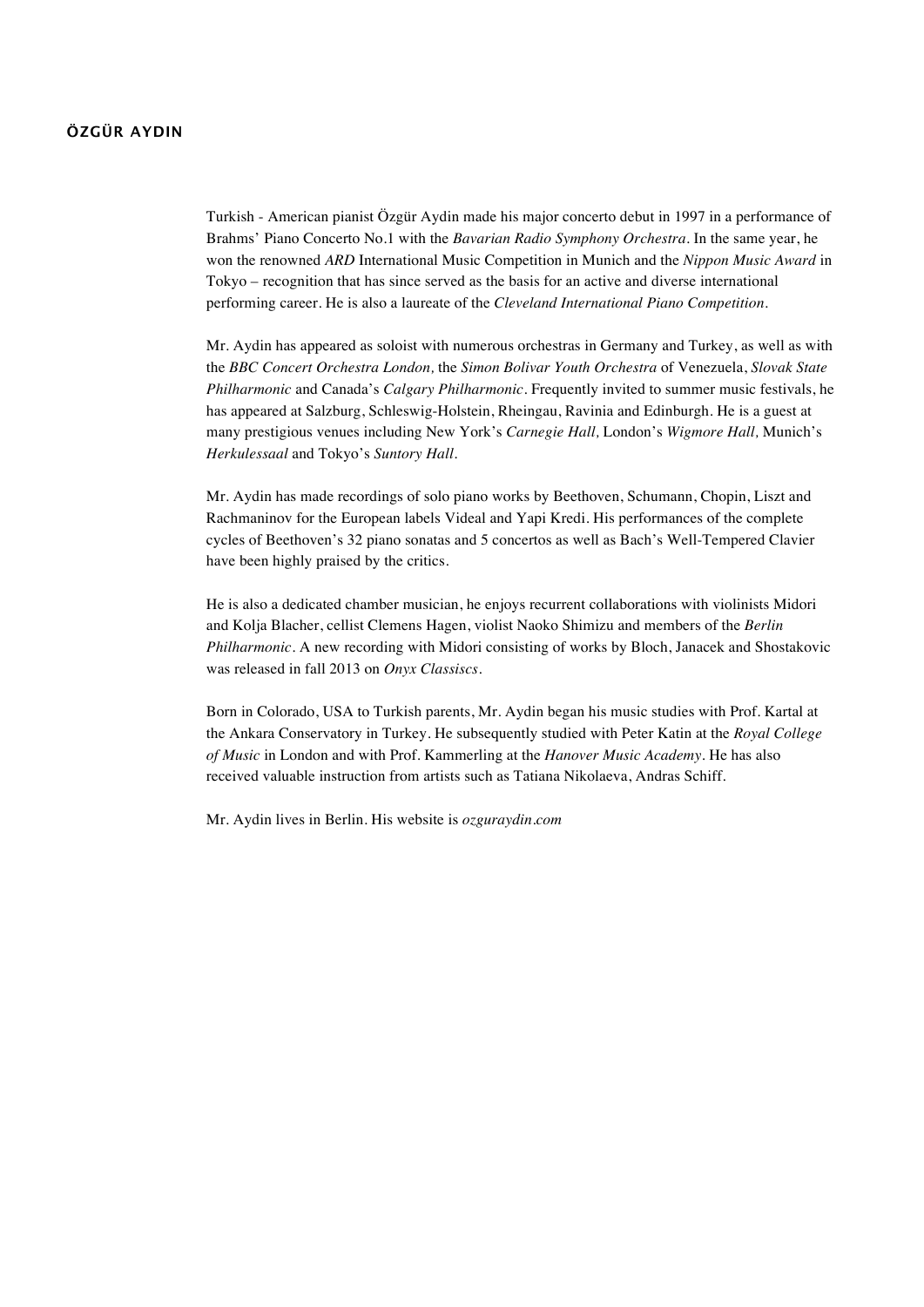## **ÖZGÜR AYDIN**

Der türkisch-amerikanische Pianist Özgür Aydin hatte sein großes Konzertdebüt 1997 bei einer Aufführung von Brahms' Klavierkonzert Nr. 1 mit dem *Symphonieorchester des Bayerischen Rundfunks*. Im gleichen Jahr gewann er den berühmten Internationalen Musikwettbewerb der *ARD* in München und den *Nippon Music Award* in Tokyo – künstlerische Anerkennungen, die ihm seither als Grundlage für eine aktive und facettenreiche internationale Interpretenkarriere dienen. Außerdem ist er Preisträger der *Cleveland International Piano Competition.*

Aydin ist als Solist mit verschiedenen Orchestern in Deutschland und der Türkei aufgetreten sowie mit dem *BBC Concert Orchestra* in London, dem *Simon Bolivar- Jugendorchester* von Venezuela, der *Slowakischen Philharmonie* und dem *Calgary Philharmonic Orchestra*. Häufig ist er zu Gast bei Sommerfestspielen, etwa in Salzburg, Schleswig-Holstein, im Rheingau, beim *Ravinia Festival* und in Edinburgh. Er tritt in vielen prestigeträchtigen Konzertsälen auf, beispielsweise in der New Yorker *Carnegie Hall*, der Londoner *Wigmore Hall*, dem Münchner *Herkulessaal* und der *Suntory Hall* in Tokyo.

Aydin hat Aufnahmen von Solo-Klavierstücken von Beethoven, Schumann, Liszt und Chopin für die europäischen Label *Videal* und *Yapi Kredi* gemacht. Seine Interpretationen der vollständigen Zyklen von Beethovens 32 Klaviersonaten und seiner fünf Klavierkonzerte sowie von Bachs Wohltemperiertem Klavier haben überaus positiven Anklang bei den Kritikern gefunden.

Özgür Aydin ist auch ein passionierter Kammermusiker und spielt unter anderen mit Midori, Kolja Blacher und Clemens Hagen. Zusammen mit Midori erschien im Herbst 2013 eine CD mit Werken von Bloch, Janacek und Shostakovic bei *Onyx Classics.*

Aydin wurde in Colorado geboren, seine Eltern stammen aus der Türkei, und er begann sein Musikstudium am Konservatorium von Ankara. Später studierte er bei Peter Katin am *Royal College of Music* in London und bei Prof. Kämmerling an der Musikhochschule in Hannover. Wertvolle Impulse erhielt er außerdem von Künstlern wie Tatiana Nikolayeva und Andras Schiff.

Özgür Aydin lebt in Berlin.